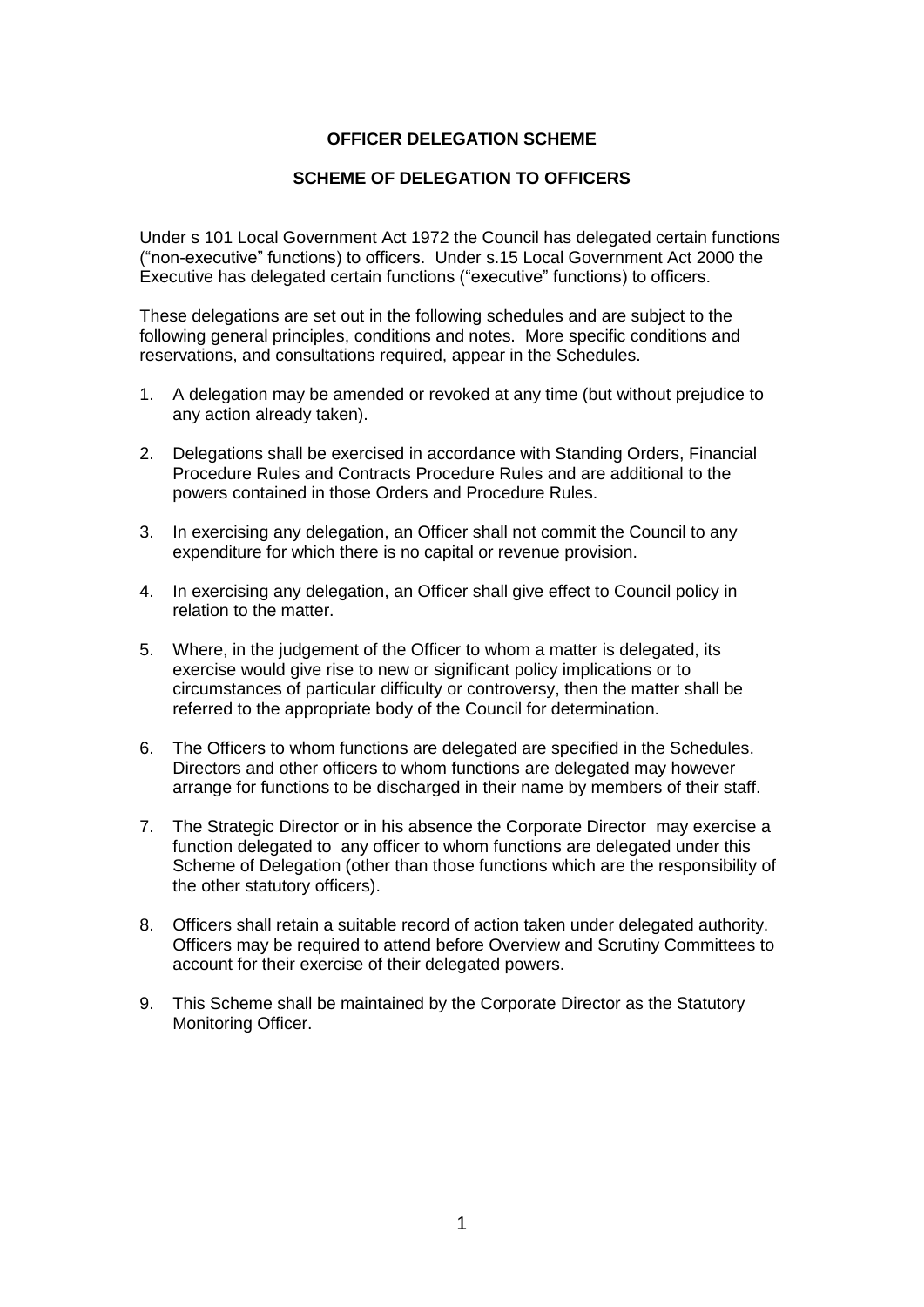## **SCHEDULE 4**

## **FUNCTIONS DELEGATED TO THE HEAD OF LEGAL SERVICES**

| <b>FUNCTION</b>                                                                                                                                                                                                                                                                                                                 | <b>CONDITIONS OR</b><br><b>RESERVATIONS</b> | <b>CONSULTATIONS</b>                                                                 |
|---------------------------------------------------------------------------------------------------------------------------------------------------------------------------------------------------------------------------------------------------------------------------------------------------------------------------------|---------------------------------------------|--------------------------------------------------------------------------------------|
| 1. To act as Registrar of local<br>land charges and to process<br>local search forms.                                                                                                                                                                                                                                           |                                             |                                                                                      |
| 2. To instigate legal proceedings<br>in any civil or criminal court or<br>any tribunal including<br>prosecution for breach of any<br>Act, byelaw, the requirements of<br>any Notice, order, regulation or<br>direction; to defend the Council<br>in any legal proceedings or<br>appeal; and to make<br>applications for Orders. |                                             | Strategic Director / Corporate<br>Director/Service Manager                           |
| 3. To apply for injunctions under<br>Sections 187B or 214A of the<br>Town and Country Planning Act<br>1990.                                                                                                                                                                                                                     |                                             | Strategic Director / Corporate<br>Director/Service Manager                           |
| 4. To select and instruct<br>Counsel.                                                                                                                                                                                                                                                                                           |                                             | Strategic Director/ Corporate<br>Director/Service Manager.                           |
| 5. To issue statutory notices,<br>directions and orders other than<br>Planning Enforcement Notices,<br>Planning Contravention Notices,<br>Breach of Condition Notices and<br>Stop Notices.                                                                                                                                      |                                             | At the request of the relevant<br>Director or Service Manager,<br>where appropriate. |
| 6. To enter into contracts for<br>works or services.                                                                                                                                                                                                                                                                            |                                             | At the request of Strategic<br>Director or Corporate Director.                       |
| 7. To attest the affixing of the<br>Common Seal to documents<br>sealed on behalf of the Council.                                                                                                                                                                                                                                |                                             |                                                                                      |
| 8. To take any legal action<br>required to protect the Council's<br>land interests.                                                                                                                                                                                                                                             |                                             | Liberata UK Limited<br><b>Strategic Director or Corporate</b><br>Director            |
| 9. To require information as to<br>interests in land (s.16 Local<br>Government (Miscellaneous<br>Provisions) Act 1976).                                                                                                                                                                                                         |                                             | <b>Relevant Director or Service</b><br>Manager.                                      |
| 10. To issue enforcement<br>notices, planning contravention<br>notices, breach of condition<br>notices, completion notices, stop<br>notices and notices under S215<br>Town and Country Planning Act<br>1990.                                                                                                                    |                                             | <b>Strategic Director/Service</b><br>Manager                                         |
| 11. To issue on behalf of<br>Together Housing all notices<br>and to take all other steps in<br>connection with the right to buy<br>scheme.                                                                                                                                                                                      |                                             | <b>Together Housing</b>                                                              |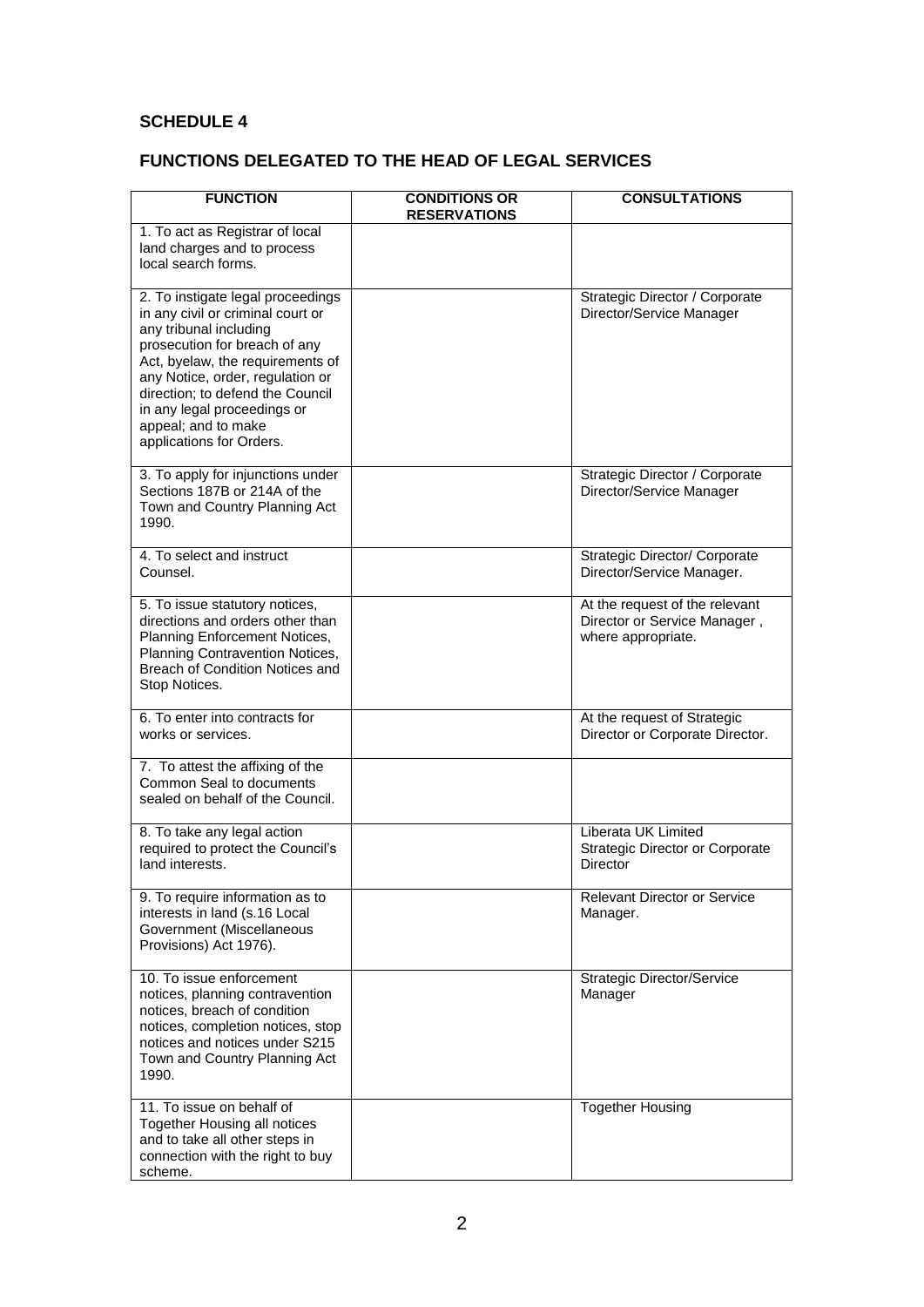| 12. To make public path orders,<br>or concurrent orders, under<br>Sections 26, 118 or 119 of the<br>Highways Act 1980, to create,<br>extinguish or divert a public<br>footpath or bridleway where:                                                              |                                                                                                                                                                                                        | Corporate Director  |
|-----------------------------------------------------------------------------------------------------------------------------------------------------------------------------------------------------------------------------------------------------------------|--------------------------------------------------------------------------------------------------------------------------------------------------------------------------------------------------------|---------------------|
| a) Relevant local rights of way<br>user groups, other local<br>Councils, ward councillors,<br>statutory undertakers,<br>landowners and owners of<br>neighbouring properties have<br>been consulted on the proposals<br>and no objections have been<br>received. |                                                                                                                                                                                                        |                     |
| b) The proposals satisfy the<br>legislative criteria and the local<br>critetia for an order or orders to<br>be made, and                                                                                                                                        |                                                                                                                                                                                                        |                     |
| c) The applicant (if one exists)<br>has agreed to pay the full<br>administrative cost for making<br>the necessary public path order<br>or orders.                                                                                                               |                                                                                                                                                                                                        |                     |
| 13. To confirm a public path<br>order made under the powers<br>set out in this scheme if no<br>objections are received or if any<br>objections received are<br>subsequently withdrawn.                                                                          |                                                                                                                                                                                                        |                     |
| 14. To authorise officers in the<br>Legal Section to represent the<br>Council in proceedings in the<br>Magistrates Court under Section<br>223 of the Local Government<br>Act 1972.                                                                              |                                                                                                                                                                                                        |                     |
| 15. To administer cautions to<br>Defendants in criminal<br>proceedings.                                                                                                                                                                                         |                                                                                                                                                                                                        |                     |
| 16. To give consents under<br>covenants, leases etc.                                                                                                                                                                                                            |                                                                                                                                                                                                        | Liberata UK Limited |
| 17. To be the Council's Senior<br>Responsible Officer under the<br>Regulation of Investigatory<br>Powers Act 2000.                                                                                                                                              |                                                                                                                                                                                                        |                     |
|                                                                                                                                                                                                                                                                 | 18. The powers delegated to the Head of Legal ServicesHead of Legal Services in this Schedule 4<br>(other than the function regarding the Regulation of Investigatory Powers Act 2000 in paragraph 18) |                     |

(other than the function regarding the Regulation of Investigatory Powers Act 2000 in paragraph 18) may be exercised by any officer of the Council for the time being authorised in writing by him to exercise the powers referred to in the said written authorisation.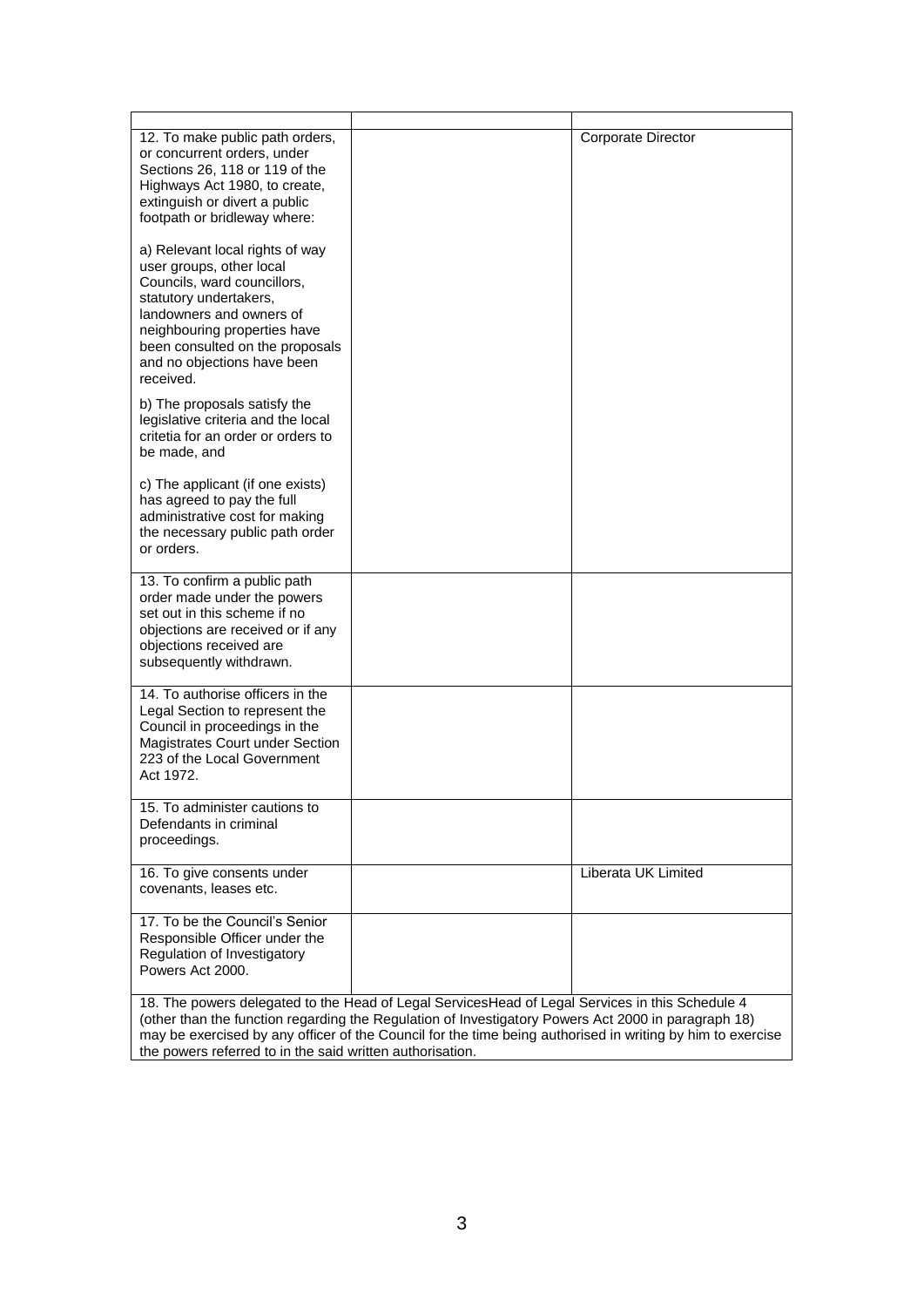### **SCHEDULE 5**

### **FUNCTIONS DELEGATED TO THE ENVIRONMENTAL SERVICES MANAGER**

| <b>FUNCTION</b>                                                                                                                                                                                                                                       | <b>CONDITIONS OR</b><br><b>RESERVATIONS</b> | <b>CONSULTATIONS</b>      |
|-------------------------------------------------------------------------------------------------------------------------------------------------------------------------------------------------------------------------------------------------------|---------------------------------------------|---------------------------|
| <b>Waste Services Delegations</b>                                                                                                                                                                                                                     |                                             |                           |
|                                                                                                                                                                                                                                                       |                                             | <b>Strategic Director</b> |
| (a) To serve notices and<br>5.<br>take consequential action,<br>including carrying out work in<br>default.                                                                                                                                            |                                             |                           |
| (b) To issue formal<br>cautions.                                                                                                                                                                                                                      |                                             |                           |
| (c) To recommend to the<br>Head of Legal Services that<br>legal proceedings be taken.                                                                                                                                                                 |                                             |                           |
| (d) To exercise statutory<br>powers of investigation<br>and entry (including obtaining<br>warrants)                                                                                                                                                   |                                             |                           |
| under the following legislation,<br>which includes any statutory re-<br>enactment of such legislation<br>and all regulations made under<br>such legislation.                                                                                          |                                             |                           |
| Public Health Act 1936<br><b>Environmental Protection Act</b><br>1990<br>Clean Neighbourhoods and<br>Environment Act 2005<br>Prevention of Damage by Pests<br>Act 1954<br>The Unauthorised Deposit of<br>Waste (Fixed Penalties)<br>Regulations 2016. |                                             |                           |

#### **SCHEDULE 6**

#### **FUNCTIONS DELEGATED TO THE HOUSING, HEALTH AND ECONOMIC DEVELOPMENT SERVICE MANAGER**

| <b>FUNCTION</b>                         | <b>CONDITIONS OR</b><br><b>RESERVATIONS</b> | <b>CONSULTATIONS</b> |
|-----------------------------------------|---------------------------------------------|----------------------|
| <b>Housing Regeneration Delegations</b> |                                             |                      |
|                                         |                                             |                      |
| <b>Homelessness</b>                     |                                             |                      |
| 16. To administer and determine         |                                             |                      |
| applications for assistance under       |                                             |                      |
| the Bond Guarantee Scheme.              |                                             |                      |
| 17. To administer and determine         |                                             |                      |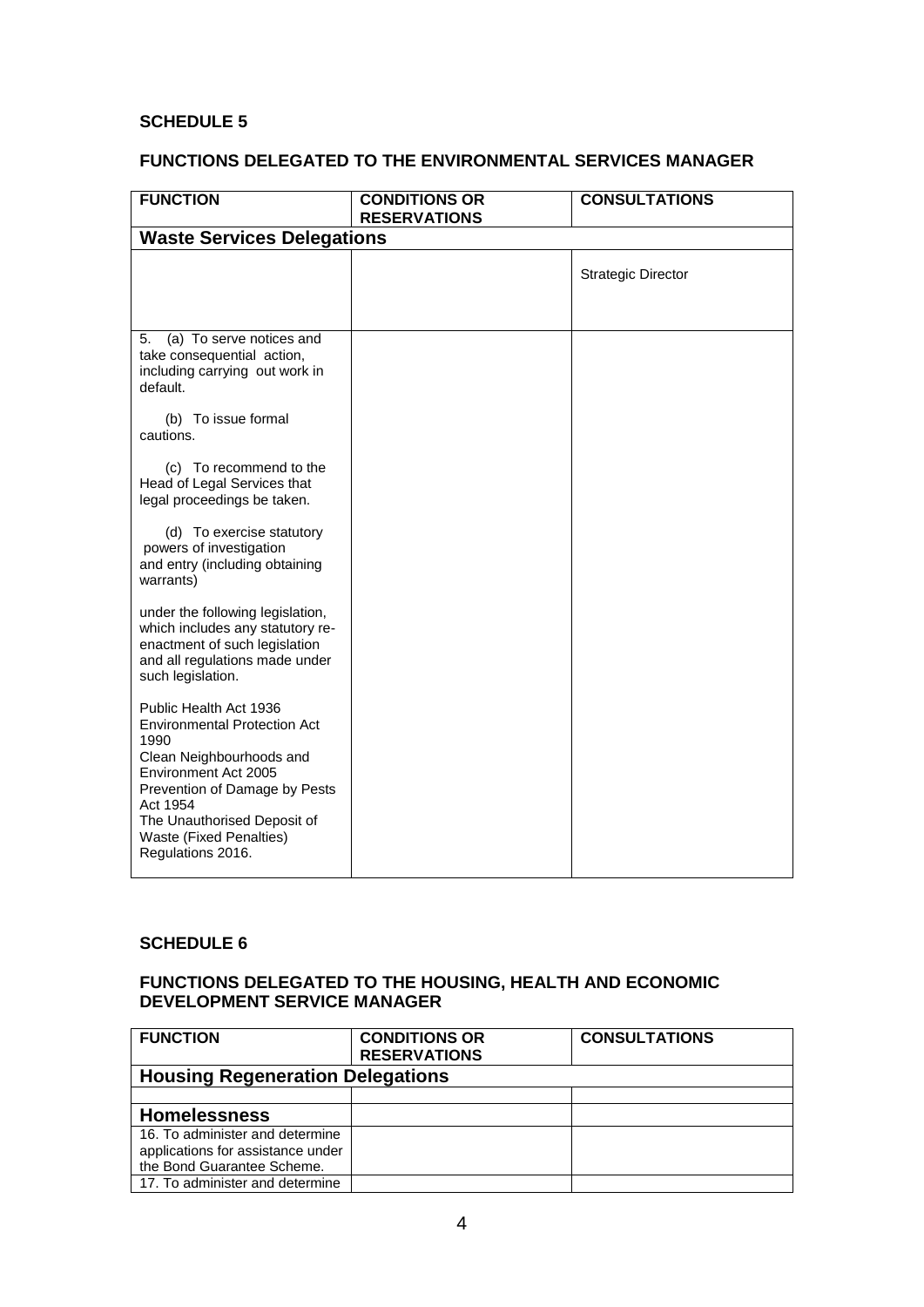| applications under the<br><b>Repossession Prevention</b><br>Scheme.                                                                                                                                  |  |                             |                                                                                            |
|------------------------------------------------------------------------------------------------------------------------------------------------------------------------------------------------------|--|-----------------------------|--------------------------------------------------------------------------------------------|
| 18. To determine the Council's<br>legal duty towards households<br>who are homeless or at risk of<br>homelessness.                                                                                   |  |                             |                                                                                            |
| 19. To determine the level of                                                                                                                                                                        |  |                             |                                                                                            |
| financial support to be offered to                                                                                                                                                                   |  |                             |                                                                                            |
| households who are homeless<br>or at risk of homelessness and                                                                                                                                        |  |                             |                                                                                            |
| which would have their                                                                                                                                                                               |  |                             |                                                                                            |
| homelessness                                                                                                                                                                                         |  |                             |                                                                                            |
| prevented/alleviated by help<br>from the Cheque Upfront                                                                                                                                              |  |                             |                                                                                            |
| Scheme, the Personal Solutions                                                                                                                                                                       |  |                             |                                                                                            |
| Scheme, the Homelessness                                                                                                                                                                             |  |                             |                                                                                            |
| Prevention Budget or Petty<br>Cash.                                                                                                                                                                  |  |                             |                                                                                            |
| <b>Pendle Women's Refuge</b>                                                                                                                                                                         |  |                             |                                                                                            |
| 20. To determine how to allocate                                                                                                                                                                     |  |                             |                                                                                            |
| donations made to the Refuge.                                                                                                                                                                        |  |                             |                                                                                            |
| <b>Environmental Health Delegations</b>                                                                                                                                                              |  |                             |                                                                                            |
| 30. To serve notices under the<br>Smoke and Carbon Monoxide                                                                                                                                          |  |                             |                                                                                            |
| Alarm (England) Regulations                                                                                                                                                                          |  |                             |                                                                                            |
| 2015 and to take all                                                                                                                                                                                 |  |                             |                                                                                            |
| consequential action, including<br>carrying out work in default and                                                                                                                                  |  |                             |                                                                                            |
| serving fixed penalty notices.                                                                                                                                                                       |  |                             |                                                                                            |
| 32. All powers under the following legislation:                                                                                                                                                      |  |                             |                                                                                            |
| The Food Act 1984 (Residual Parts)                                                                                                                                                                   |  |                             |                                                                                            |
| The Food and Environment Protection Act 1985                                                                                                                                                         |  |                             |                                                                                            |
| The Food Safety and Hygiene (England) Regulations 2013                                                                                                                                               |  |                             |                                                                                            |
| The Food Safety Act 1990<br>The Food Safety (Amendment) Regulations 2004                                                                                                                             |  |                             |                                                                                            |
| The Food Information Regulations 2014                                                                                                                                                                |  |                             |                                                                                            |
| And any legislation amending those pieces of legislation and any regulations made thereunder may only                                                                                                |  |                             |                                                                                            |
| be exercised by the following officers:                                                                                                                                                              |  |                             |                                                                                            |
| Officer                                                                                                                                                                                              |  | <b>Extent of Authority</b>  |                                                                                            |
| Public Health Manager - Food and Health and                                                                                                                                                          |  |                             | To approve the making of emergency orders                                                  |
| Safety                                                                                                                                                                                               |  | 1985                        | under the Food and Environment Protection Act                                              |
| Lead Officer within the meaning of the Food Law                                                                                                                                                      |  |                             | The full range of official controls under the                                              |
| Code of Practice (England) 2015                                                                                                                                                                      |  |                             | legislation listed in Paragraph 31 above.                                                  |
| 3 Senior Authorised Officers within the meaning of<br>the Food Law Code of Practice (England) 2015                                                                                                   |  |                             | The full range of official controls under the<br>legislation listed in Paragraph 31 above. |
| Authorised Officer within the meaning of the Food                                                                                                                                                    |  |                             | To inspect establishments with an intervention                                             |
| Law Code of Practice (England) 2015                                                                                                                                                                  |  |                             | rating of C-E and to use all powers under the                                              |
|                                                                                                                                                                                                      |  | following:                  | legislation in Paragraph 31 above but not the                                              |
|                                                                                                                                                                                                      |  |                             | Undertaking inspections of food to determine                                               |
|                                                                                                                                                                                                      |  | fitness:                    |                                                                                            |
|                                                                                                                                                                                                      |  | Seizing and detaining food; | Undertaking food standards work;                                                           |
|                                                                                                                                                                                                      |  |                             | Undertaking Import Controls functions;                                                     |
|                                                                                                                                                                                                      |  |                             | Service of Remedial Action Notices;                                                        |
|                                                                                                                                                                                                      |  | Notices.                    | Service of Hygiene Emergency Prohibition                                                   |
| Regulatory Support Officer within the meaning of                                                                                                                                                     |  | Unofficial controls only    |                                                                                            |
| the Food Law Code of Practice (England) 2015                                                                                                                                                         |  |                             |                                                                                            |
| 33. Subject to Paragraph 31 above, the powers delegated to the Housing, Health and Economic<br>Development Service Manager in this Schedule 6 may be exercised by any officer of the Council for the |  |                             |                                                                                            |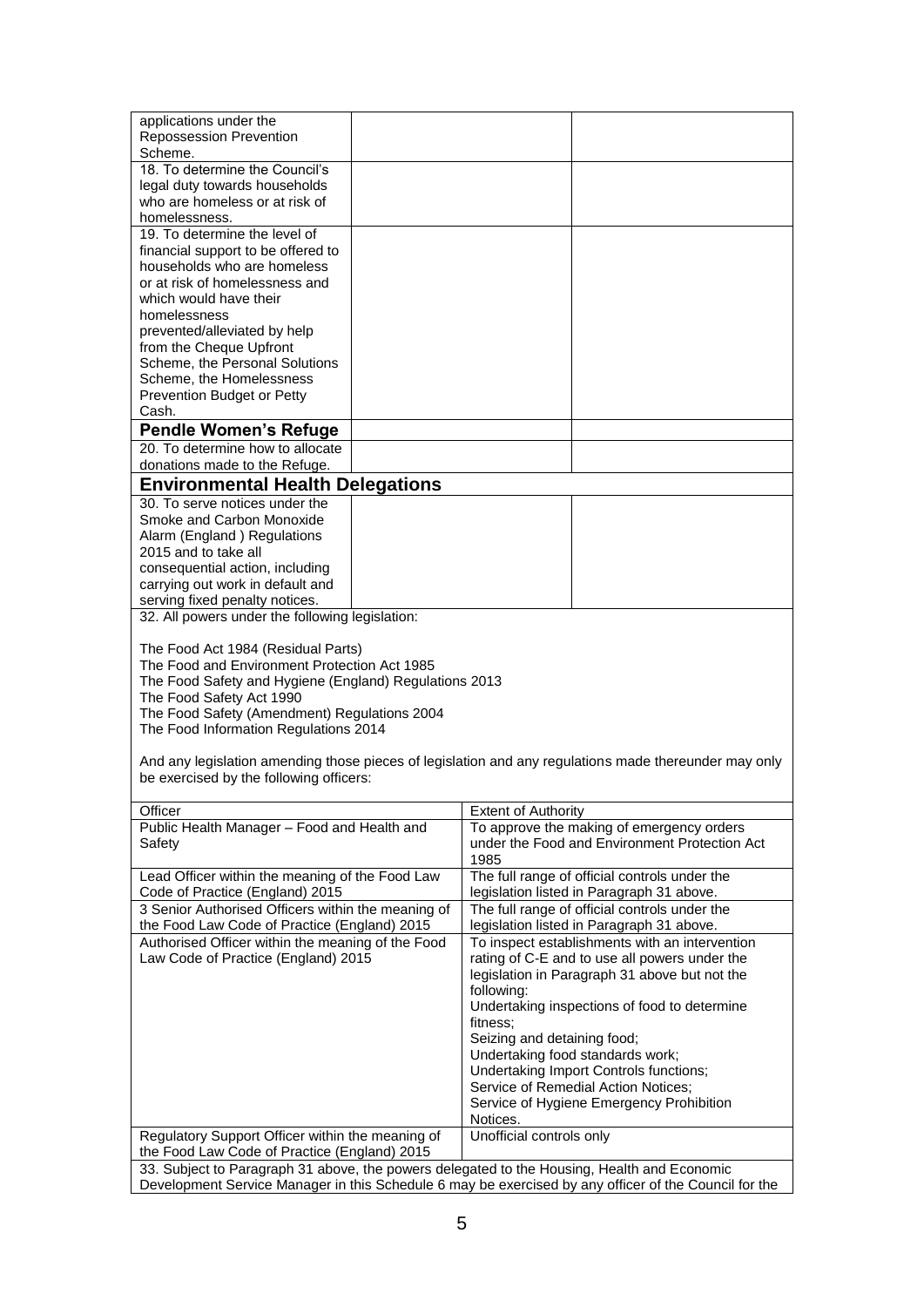time being authorised in writing by her to exercise the powers referred to in the said written authorisation.

# **Proper Officer Functions**

| <b>STATUTE AND FUNCTION</b>                                                                                                                                                     | <b>PROPER OFFICER</b>              |
|---------------------------------------------------------------------------------------------------------------------------------------------------------------------------------|------------------------------------|
| <b>LOCAL GOVERNMENT ACT 1972</b>                                                                                                                                                |                                    |
| Section 100A(6) - To give public notice of any<br>meeting to which the public are entitled to attend,<br>provide copies of agenda and facilities for the<br>press               | <b>Monitoring Officer</b>          |
| Section $100C(2)$ – The officer to prepare a written<br>summary of proceedings of committees, sub-<br>committees, Council or the cabinet from which<br>the public were excluded | <b>Head of Democratic Services</b> |
| Section $100D(1)(a)$ – The officer to prepare a list<br>of background papers for reports considered by<br>committees, sub-committees, Council or the<br>Executive               | <b>Head of Democratic Services</b> |
| Section 100G - To maintain a register of the<br>names and addresses of members and<br>membership of committees, lists of delegations<br>and the like                            | <b>Head of Democratic Services</b> |
| Section 223 - Authorising officers to attend court<br>and appear on behalf of the council under Local<br>Government Act 1972 and the County Courts Act<br>1984                  | <b>Head of Legal Services</b>      |
| Section 229(5) - The officer to certify<br>photographic copies of documents                                                                                                     | <b>Head of Legal Services</b>      |
| Section 233 - The officer to receive documents<br>required to be served on the authority                                                                                        | <b>Head of Legal Services</b>      |
| Section 234(1) and $(2)$ – The officer to<br>authenticate documents on behalf of the authority                                                                                  | <b>Head of Legal Services</b>      |
| Section 238 - The officer to certify printed copies<br>of byelaws                                                                                                               | <b>Head of Legal Services</b>      |
| Section 248 - The officer responsible for the<br>keeping of the roll of freemen                                                                                                 | <b>Head of Democratic Services</b> |
| Schedule 12 [paragraphs $4(2)(b)$ & $4(3)$ ] - The                                                                                                                              | <b>Head of Democratic Services</b> |